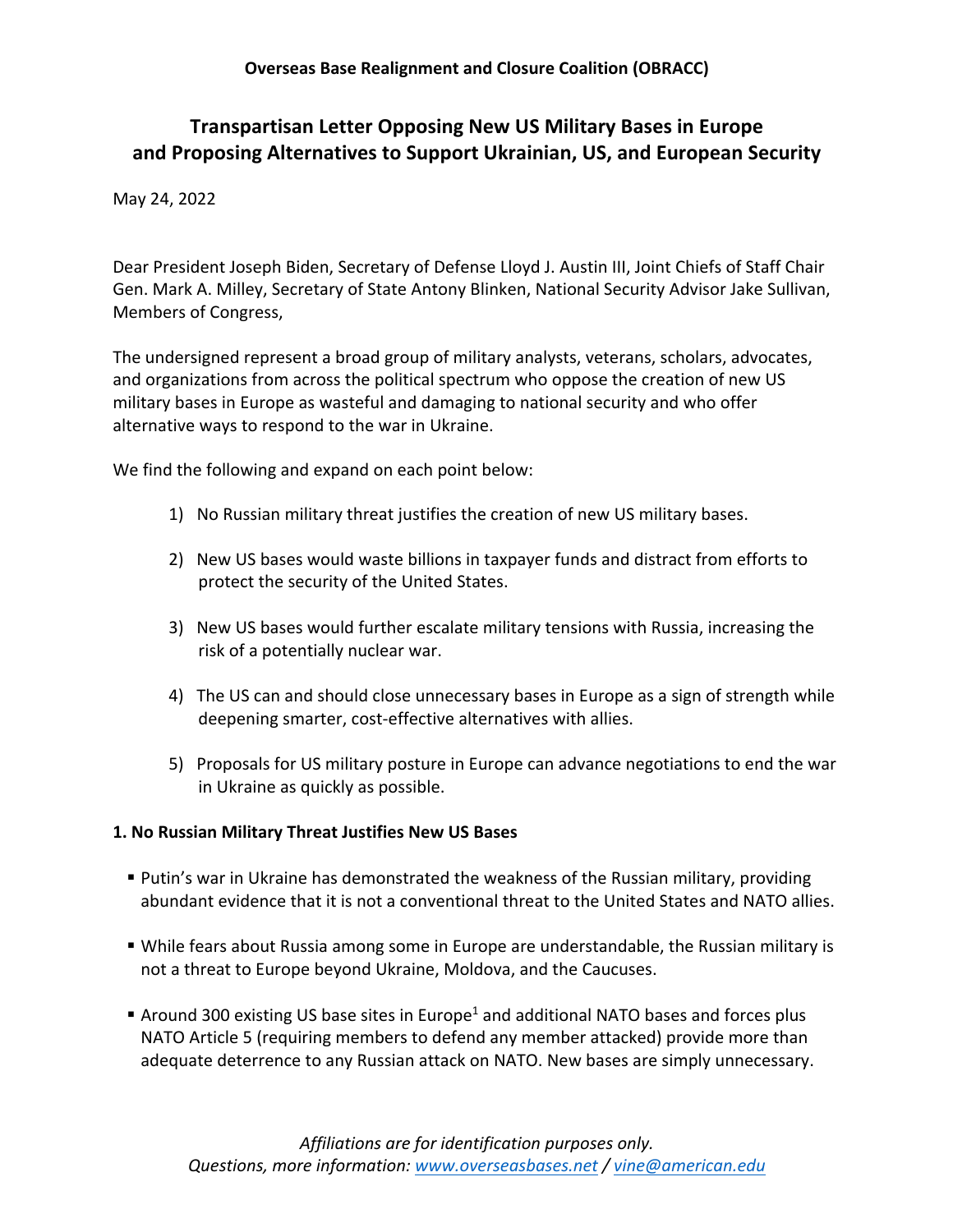- **NATO allies, alone, have military bases and forces that are more than capable to defend** Europe from any Russian military attack. If Ukraine's military can hold off around 75% of Russia's combat forces,<sup>2</sup> NATO allies do not need additional US bases and forces.
- § Unnecessarily increasing the number of US military bases and troops in Europe would distract the US military from protecting the United States.

## **2. New Bases Would Waste Billions of Taxpayer Dollars**

- § Building up US bases and forces in Europe would waste billions of dollars better spent on crumbling US infrastructure and other pressing domestic needs. US taxpayers already spend far too much maintaining bases and forces in Europe: around \$30 billion per year.<sup>3</sup>
- § Even if allies pay for some new bases, US taxpayers will spend considerably more money to maintain larger numbers of US forces in Europe due to transportation costs, increased salaries, and other expenses. Future costs could escalate as host countries often withdraw financial support for US bases over time.
- **Building new European bases likely would inflate the bloated Pentagon budget when we** should be cutting that budget following the end of the Afghan war. The US spends more than 12 times what Russia spends on its military. US allies in NATO already vastly outspend Russia, and Germany and others plan to increase their military spending significantly.4

### **3. New Bases Would Escalate US-Russia Tensions, Risking (Nuclear) War**

- **•** Building new US (or NATO) bases in Europe would further escalate growing military tensions with Russia, increasing the risk of a potentially nuclear war with Russia.
- Creating new US military bases in Eastern Europe, closer and closer to Russia's borders, as part of NATO's expansion over the past two decades, has threatened Russia unnecessarily and encouraged Putin to respond militarily. How would US leaders and the public have responded if Russia had built bases recently in Cuba, Venezuela, and Central America?

### **4. Closing Bases as a Sign of Strength and Alternative Security Arrangements**

**•** The US military already has far too many military bases—around 300 sites—and too many forces in Europe. Since the Cold War's end, US bases in Europe have not protected Europe. They have served as launchpads for catastrophic wars in the Middle East.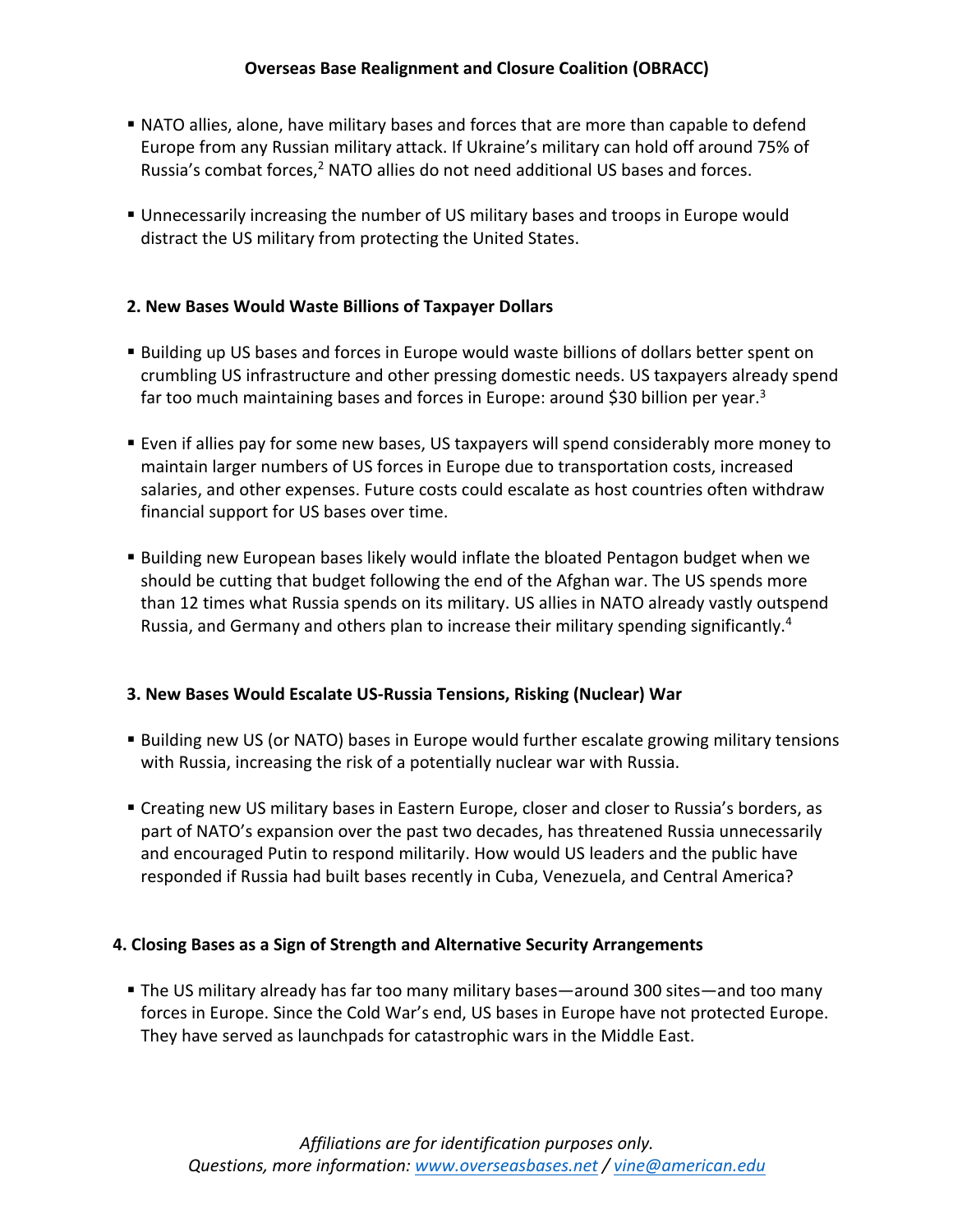### **Overseas Base Realignment and Closure Coalition (OBRACC)**

- § The US can and should safely close bases and withdraw forces in Europe as a sign of strength and confidence in the power of the US military and NATO allies and as a reflection of the actual threat facing Europe.
- **The war in Ukraine has shown what military experts already knew: rapid response forces** can deploy to Europe fast enough to be based in the continental United States thanks to air and sealift technology. Many of the troops responding to the war in Ukraine came from the United States rather than from bases in Europe, raising questions about the need for bases and troops in Europe.
- The war in Ukraine has shown that access agreements at host nation bases, weapons transport and broader logistics systems, training arrangements, and prepositioning are better and more cost effective ways to help NATO allies protect European security.

#### **5. Proposals to Advance Negotiations to End the War in Ukraine**

- **•** The US government can play a productive role in negotiations by promising not to build new bases in Europe.
- The US government can promise—publicly or secretly, as in the Cuban Missile Crisis—to reduce its forces, withdraw offensive weapons systems, and close unnecessary bases in Europe.
- **The US and NATO can promise not to admit Ukraine or any new NATO members unless** Russia becomes a member as well.
- **The US and NATO can urge a return to treaties in Europe governing the deployment of** conventional and nuclear forces, including regular inspections and monitoring at bases.

In the interest of US, European, and global security, we urge you not to create additional US military bases in Europe and to support diplomatic negotiations to end the war in Ukraine as quickly as possible.

Sincerely,

#### **Individuals (affiliations for identification purposes only)**

Theresa (Isa) Arriola, Assistant Professor, Concordia University William J. Astore, Lt Col, USAF (Ret.) Clare Bayard, Board Member, About Face Veterans Against The War Amy F. Belasco, Retired, Defense Budget Expert Medea Benjamin, Co-director, Codepink for Peace Michael Brenes, Lecturer in History, Yale University Noam Chomsky, Institute Professor (emeritus), MIT; Laureate Professor, University of Arizona

> *Affiliations are for identification purposes only. Questions, more information: www.overseasbases.net / vine@american.edu*